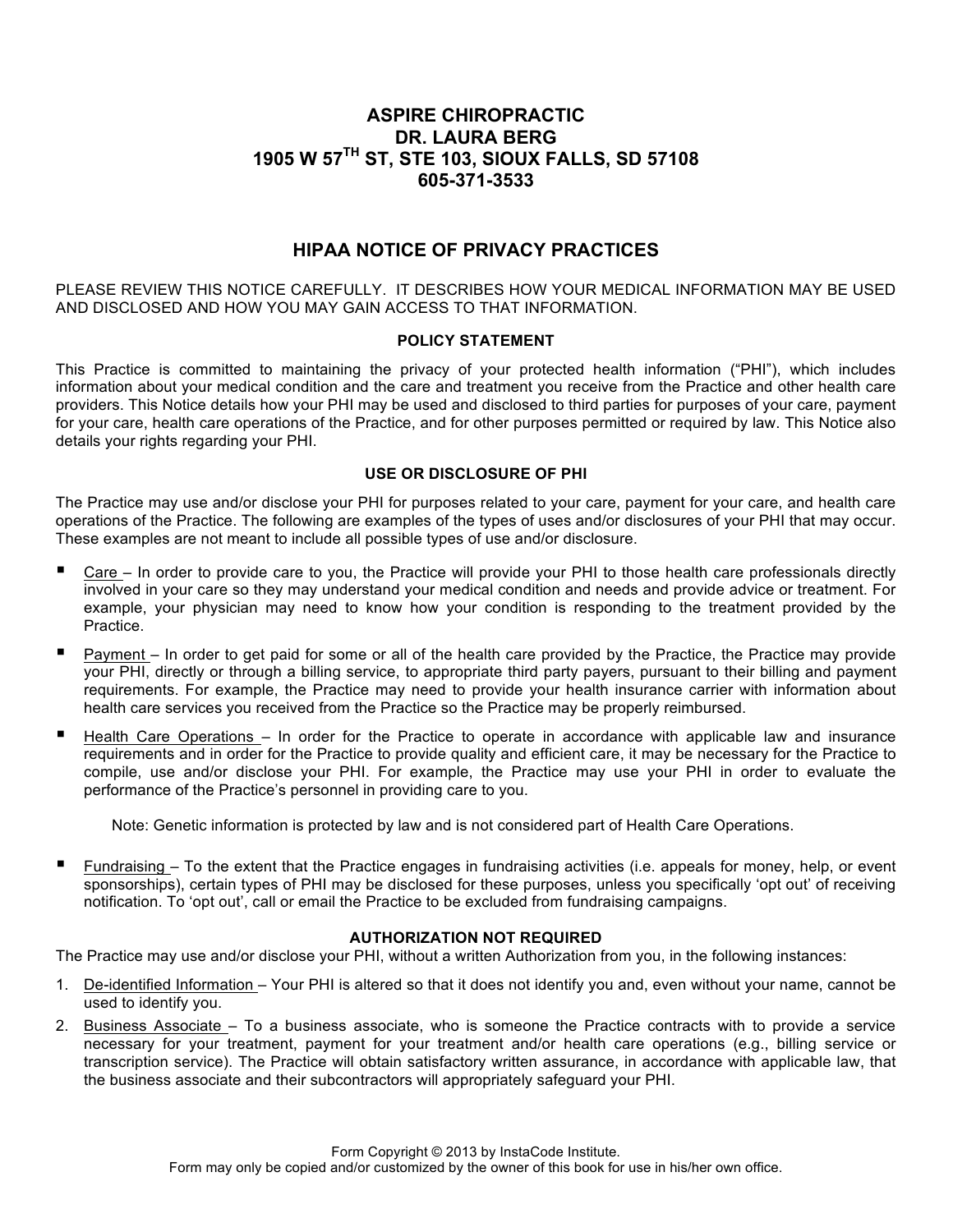- 3. Personal Representative To a person who, under applicable law, has the authority to represent you in making decisions related to your health care.
- 4. Public Health Activities Such activities include, for example, information collected by a public health authority, as authorized by law, to prevent or control disease, injury or disability. This includes reports of child abuse or neglect.
- 5. Federal Drug Administration If required by the Food and Drug Administration to report adverse events, product defects, problems, biological product deviations, or to track products, enable product recalls, repairs or replacements, or to conduct post marketing surveillance.
- 6. Abuse, Neglect or Domestic Violence To a government authority, if the Practice is required by law to make such disclosure. If the Practice is authorized by law to make such a disclosure, it will do so if it believes the disclosure is necessary to prevent serious harm or if the Practice believes you have been the victim of abuse, neglect or domestic violence. Any such disclosure will be made in accordance with the requirements of law, which may also involve notice to you of the disclosure.
- 7. Health Oversight Activities Such activities, which must be required by law, involve government agencies involved in oversight activities that relate to the health care system, government benefit programs, government regulatory programs and civil rights law. Those activities include, for example, criminal investigations, audits, disciplinary actions, or general oversight activities relating to the commmunity's health care system.
- 8. Family and Friends Unless expressly prohibited by you, the Practice may disclose PHI to a member of your family, a relative, a close friend or any other person you identify, as it *directly* relates to that person's involvement in your health care. If you do not express an objection or are unable to object to such a disclosure, we may disclose such information, as necessary, if we determine that it is in your best interest based on our professional judgment.
- 9. Judicial and Administrative Proceeding For example, the Practice may be required to disclose your PHI in response to a court order or a lawfully issued subpoena.
- 10. Law Enforcement Purposes In certain instances, your PHI may have to be disclosed to a law enforcement official for law enforcement purposes. Law enforcement purposes include: (1) complying with a legal process (i.e., subpoena) or as required by law; (2) information for identification and location purposes (e.g., suspect or missing person); (3) information regarding a person who is or is suspected to be a crime victim; (4) in situations where the death of an individual may have resulted from criminal conduct; (5) in the event of a crime occurring on the premises of the Practice; and (6) a medical emergency (not on the Practice's premises) has occurred, and it appears that a crime has occurred.
- 11. Coroner or Medical Examiner The Practice may disclose your PHI to a coroner or medical examiner for the purpose of identifying you or determining your cause of death, or to a funeral director as permitted by law and as necessary to carry out its duties.
- 12. Organ, Eye or Tissue Donation If you are an organ donor, the Practice may disclose your PHI to the entity to whom you have agreed to donate your organs.
- 13. Research If the Practice is involved in research activities, your PHI may be used, but such use is subject to numerous governmental requirements intended to protect the privacy of your PHI such as approval of the research by an institutional review board, the de-identification of your PHI before it is used, and the requirement that protocols must be followed. Individuals have the option to 'opt out' of certain types of research activities.
- 14. Avert a Threat to Health or Safety The Practice may disclose your PHI if it believes that such disclosure is necessary to prevent or lessen a serious and imminent threat to the health or safety of a person or the public and the disclosure is to an individual who is reasonably able to prevent or lessen the threat.
- 15. Specialized Government Functions When the appropriate conditions apply, the Practice may use PHI of individuals who are Armed Forces personnel: (1) for activities deemed necessary by appropriate military command authorities; (2) for the purpose of a determination by the Department of Veteran Affairs of eligibility for benefits; or (3) to a foreign military authority if you are a member of that foreign military service. The Practice may also disclose your PHI to authorized federal officials for conducting national security and intelligence activities including the provision of protective services to the President or others legally authorized.
- 16. Inmates The Practice may disclose your PHI to a correctional institution or a law enforcement official if you are an inmate of that correctional facility and your PHI is necessary to provide care and treatment to you or is necessary for the health and safety of other individuals or inmates.
- 17. Workers' Compensation If you are involved in a Workers' Compensation claim, the Practice may be required to disclose your PHI to an individual or entity that is part of the Workers' Compensation system.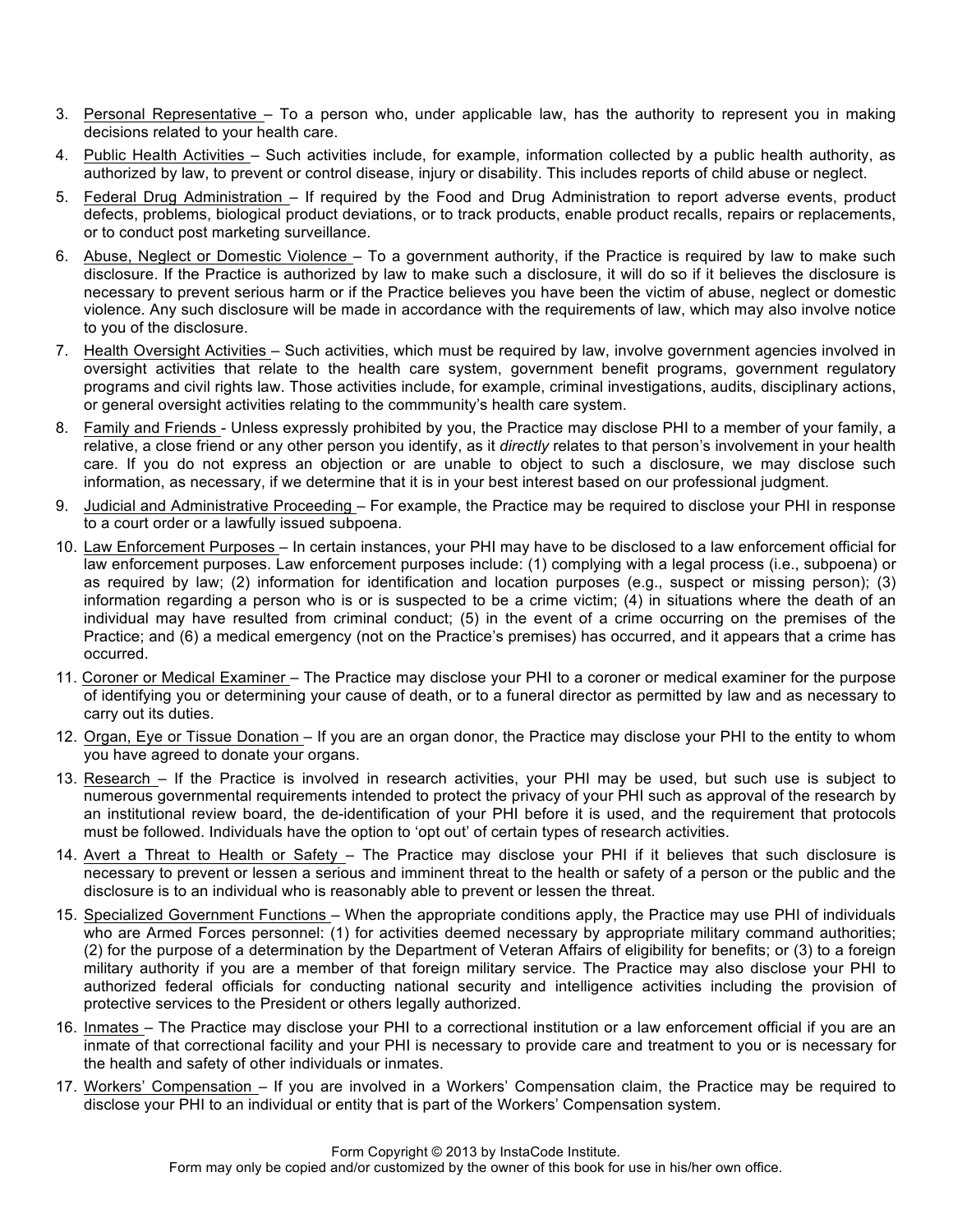- 18. Disaster Relief Efforts The Practice may use or disclose your PHI to a public or private entity authorized to assist in disaster relief efforts.
- 19. Marketing Face to face communication directly with the patient, treatment and coordination of care activities, refill reminders or communications about drugs that have already been prescribed, or promotional gifts of nominal value do not require authorization as long as the Practice receives no financial remuneration for making the communication. All other situations require separate authorization.
- 20. Required by Law If otherwise required by law, but such use or disclosure will be made in compliance with the law and limited to the requirements of the law.

#### **AUTHORIZATION**

Uses and/or disclosures, other than those described above, will be made only with your *written* Authorization. These authorizations may be revoked at any time, however, we cannot take back disclosures already made with your permission.

We also will NOT use or disclose your PHI for the following purposes, where applicable, without your express *written*  Authorization:

- Marketing This does not including marketing communications described in item #19. The Practice will obtain prior authorization before disclosing PHI in connection with marketing activities in which financial remuneration is received.
- Sales The Practice may receive payment for sharing your information in specific situations (i.e. public health purposes or specific research projects - see #12 above).
- Specially protected information Certain types of information such as psychotherapy notes, HIV status, substance abuse, mental health, and genetic testing information require their separate written authorization for the purposes of treatment, payment or healthcare operations.

#### **APPOINTMENT REMINDER**

The Practice may, from time to time, contact you to provide appointment reminders. The reminder may be in the form of a letter or postcard. The Practice will try to minimize the amount of information contained in the reminder. The Practice may also contact you by phone and, if you are not available, the Practice will leave a message for you.

#### **TREATMENT ALTERNATIVES/BENEFITS**

The Practice may, from time to time, contact you about treatment alternatives it offers, or other health benefits or services that may be of interest to you.

### **YOUR RIGHTS**

You have the right to:

- Revoke any Authorization, in writing, at any time. To request a revocation, you must submit a written request to the Practice's Privacy Officer. Marketing revocations may be submitted to the Practice via telephone or email.
- Request restrictions on certain use and/or disclosure of your PHI as provided by law. However, the Practice is not obligated to agree to any requested restrictions. To request restrictions, you must submit a written request to the Practice's Privacy Officer. In your written request, you must inform the Practice of what information you want to limit, whether you want to limit the Practice's use or disclosure, or both, and to whom you want the limits to apply. If the Practice agrees to your request, the Practice will comply with your request unless the information is needed in order to provide you with emergency treatment.
- Restrict disclosures to your health plan when you have paid out-of-pocket in full for health care items or services provided by the Practice.
- Receive confidential communications of PHI by alternative means or at alternative locations. You must make your request in writing to the Practice's Privacy Officer. The Practice will accommodate all reasonable requests.
- Inspect and copy your PHI as provided by law. To inspect and copy your PHI, you must submit a written request to the Practice's Privacy Officer. In certain situations that are defined by law, the Practice may deny your request, but